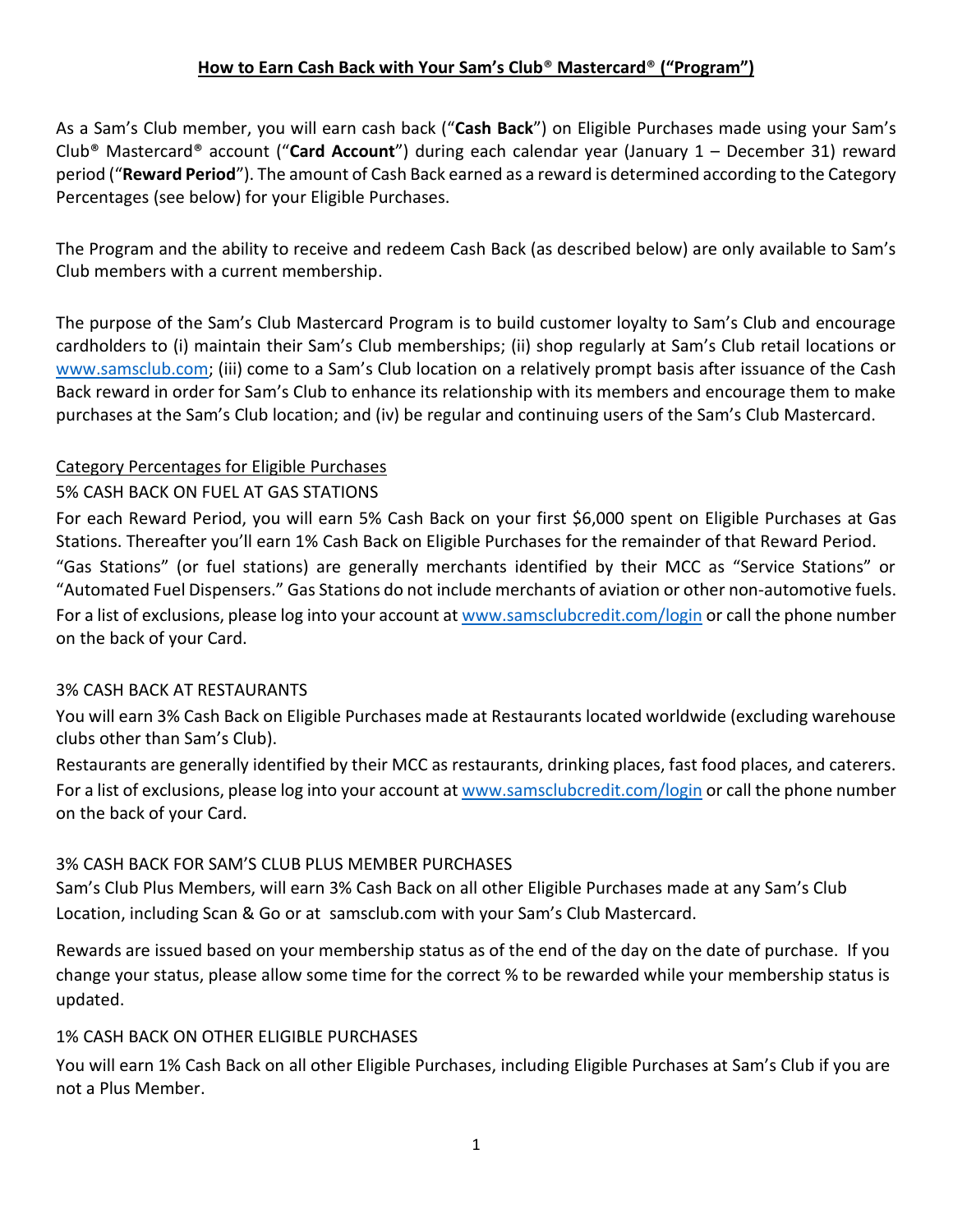The percentage rate of Cash Back rewards earned on an Eligible Purchase (the "**Category Percentage**") is determined by the merchant category code ("**MCC**") associated with the Eligible Purchase. An MCC is a fourdigit classification code that is assigned to a merchant by the merchant's payment card network or merchant processor based on the predominant business activity of the merchant. The merchant's MCC will determine whether a particular Eligible Purchase qualifies for the higher Category Percentages earned for "**Gas Stations**" or "**Restaurants**" as described above. For example, a purchase of fuel made at the fuel station area of a grocery store may have an MCC identification as a type of Merchant other than a gas station, and would therefore not qualify for the Gas Station Category Percentage. Neither Sam's Club nor Synchrony Bank ("**Bank**") assigns or has responsibility for the assignment of MCCs, or evaluates what MCC should be assigned to a particular merchant. Bank reserves the right to determine from time to time which MCCs qualify for particular Category Percentages. For questions about the Category Percentage applicable to a particular purchase or merchant, please call the phone number on the back of your Card.

# **Eligible Purchases**

"**Eligible Purchase**" means net purchases (less credits, returns, taxes and adjustments) of goods and services made using the Card Account, excluding the purchases and transactions identified below:

Eligible Purchases **DO NOT include any of the following purchases at Sam's Club locations, samsclub.com or any of the following other transactions:**

- Purchases of tobacco and smoking related products (including electronic cigarettes)
- Prescription purchases
- Fees or interest charges
- Cash advances
- Balance transfers
- Traveler's checks
- Reloading or purchase of prepaid cards, gift cards (including third party gift cards), or any cash equivalents; and
- Other transactions or charges that are not for the purchase of goods or services.

### **Other Conditions**

After each Eligible Purchase, you will accrue a potential Cash Back reward based on the applicable Category Percentages up to **a maximum of \$5,000 in Cash Back rewards per any Reward Period.** Once you earn \$5,000 in Cash Back rewards in a Reward Period, Eligible Purchases will not earn any more Cash Back rewards in such Reward Period.

Eligible Purchases on multiple Card Accounts for the same Sam's Club member, including business and personal accounts, will be aggregated in determining the \$5,000 maximum Cash Back per a Reward Period if such Card Accounts are owned by the same member or entity (as indicated by the same name or tax payer identification number), the Card Accounts have the same guarantor and/or have an owner or guarantor in common.

### **Issuance of Cash Back Rewards**

Cash Back earned during a Reward Period will be issued starting in February of the following year ("**Cash Back Rewards**") and will be associated with and automatically loaded onto your Sam's Club membership. Rewards will not expire so long as you remain a Sam's Club member. If a Sam's Club membership ceases, the rewards may not be redeemed until such membership is reactivated.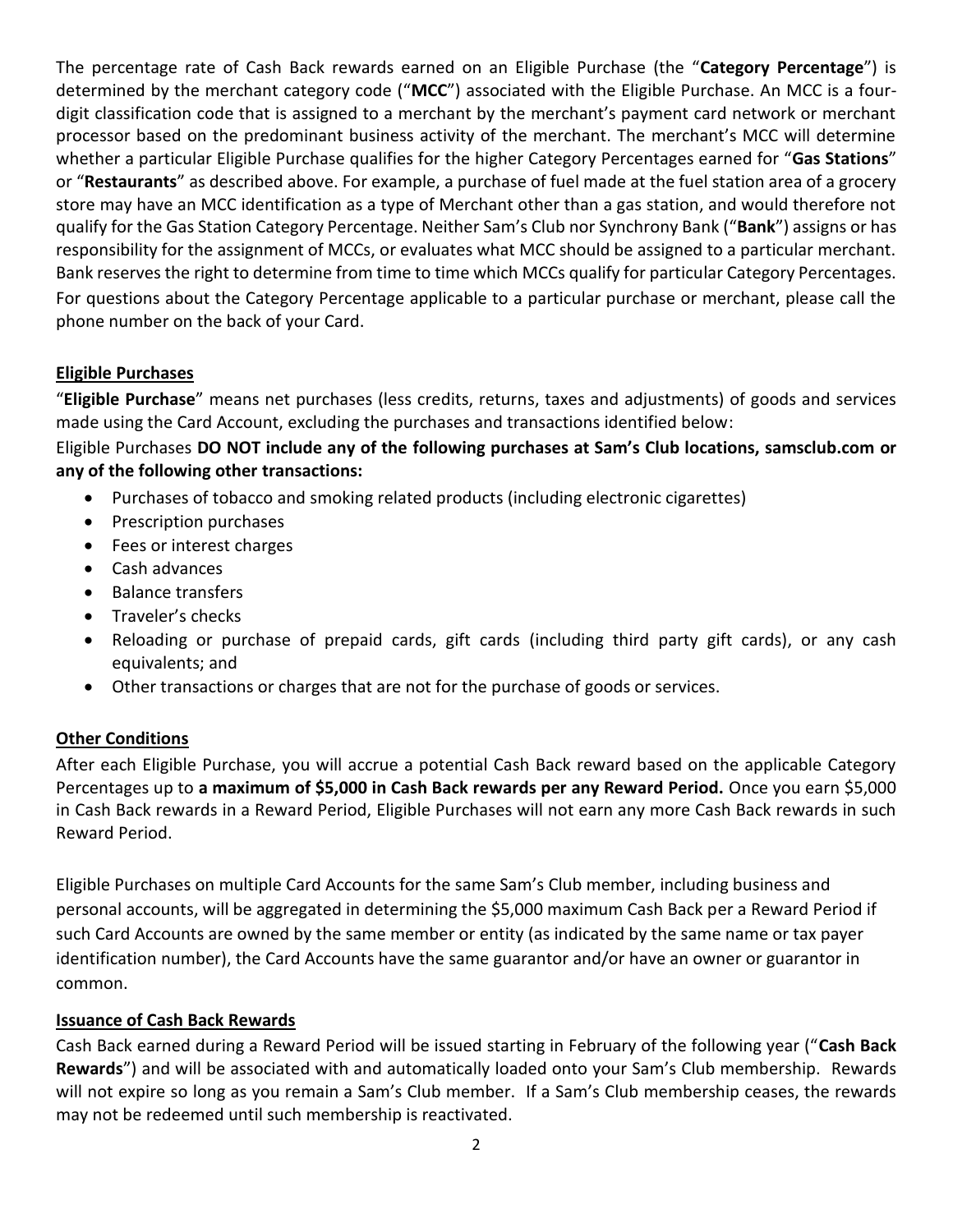### **Exclusions to Earning and Issuance of Cash Back Rewards**

No Cash Back Rewards will be earned or issued for a Reward Period if any of the following occurs:

- Your Card Account is not in good standing (i.e., is delinquent), and any Cash Back Rewards earned but not issued will be forfeited until your Card Account is back in good standing whereby you can start earning new Cash Back rewards at such time;
- You are no longer a Sam's Club member (either by you or by Sam's Club) as of the applicable issuance date for the Cash Back Rewards; or
- Your Card Account is cancelled or closed (either by you or by Bank) on or before the issuance of the Cash Back Rewards.

#### **Redeeming Cash Back Rewards**

You may redeem your Cash Back Rewards at a Sam's Club location, including transactions with Scan & Go (some restrictions may apply, please see screen when redeeming your rewards) and samsclub.com. You must be a current Sam's Club member in order to redeem your Cash Back Rewards and your Card Account must be open, not delinquent and verified at the time of redemption. If you are no longer a member of Sam's Club after you receive your Cash Back Rewards, you must renew your Sam's Club membership prior to redeeming them. You may not transfer the Cash Back Rewards to anyone else (including through such events as inheritance, bankruptcy or divorce) or deposit the Cash Back Rewards in your own (or another person's) bank account and only the primary cardholder on the Card Account may redeem the Cash Back Rewards. You acknowledge that the Program is a promotional program as to which no consideration has been paid by you and that the Cash Back Rewards have no cash value until such time as you redeem them at a Sam's Club location or at SamsClub.com. You further acknowledge that no Cash Back Reward is earned and you have no right, title or interest in the Cash Back Reward until all conditions precedent are met, including redemption of the Cash Back Rewards at a Sam's Club location or at SamsClub.com and renewing your Sam's Club membership if it has expired prior to such presentment of the Cash Back Rewards for redemption. Nothing herein requires Sam's Club to accept the Cash Back Rewards if the entire Rewards Program has been cancelled, terminated or suspended.

#### **Changing Benefits**

We, Sam's Club and Bank, have the right to add, modify or delete any benefit, service or feature of the Program at our sole discretion. Changes to the Program may include, among other things, modifying Eligible Purchases, Excluded Transactions, the Category Percentages and purchase categories; maximum Cash Back amounts, imposing additional restrictions or terminating the Program in its entirety. We reserve the right to remove any participant from the Program in the event of any fraud or abuse in connection with the Program.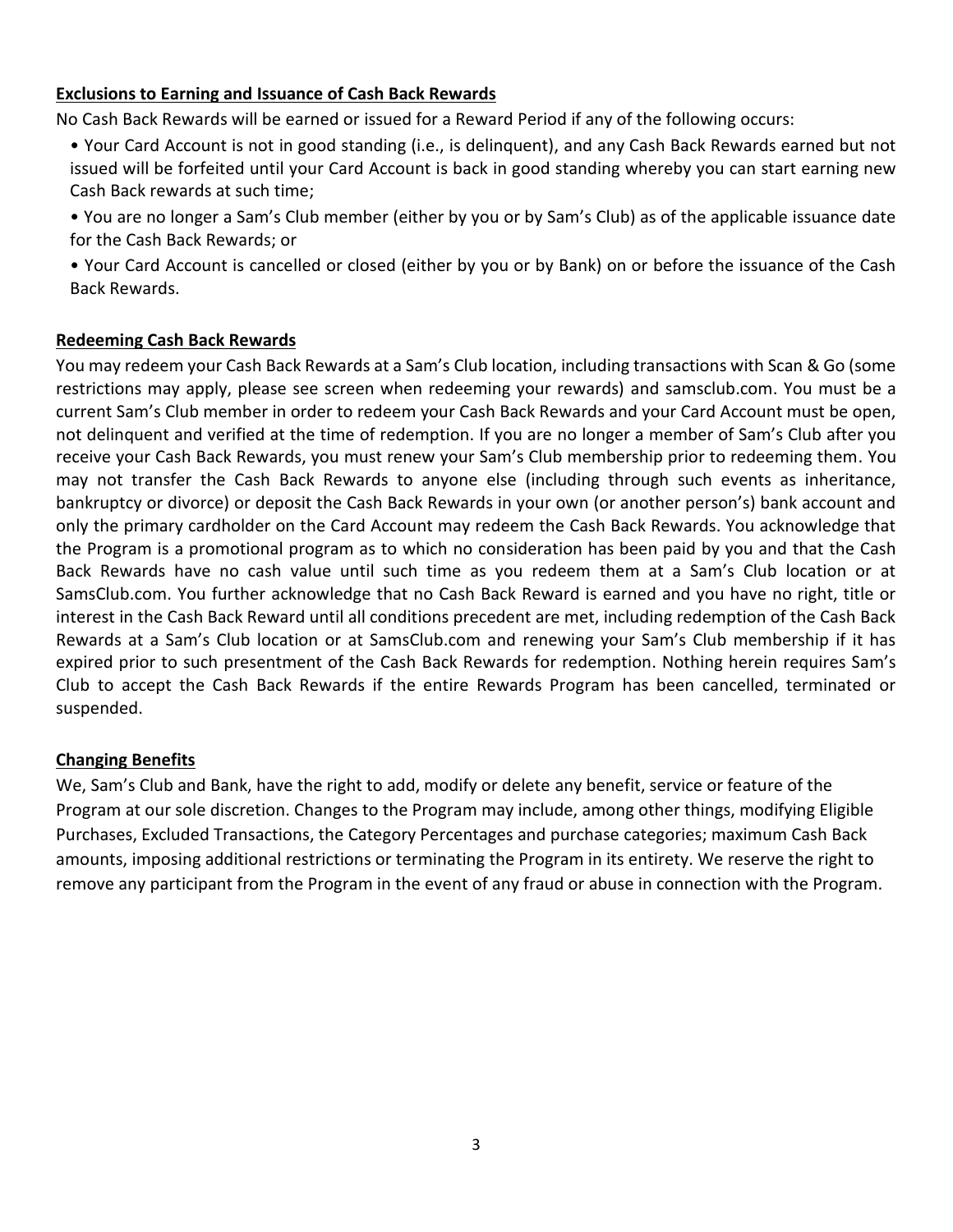### **Cómo Ganar Reembolsos en Efectivo con Su Sam's Club® Mastercard® ("Programa")**

Como miembro de Sam's Club, ganará reembolsos en efectivo ("**Reembolsos en Efectivo**") en Compras Elegibles realizadas con su cuenta Sam's Club® Mastercard® ("**Cuenta de Tarjeta**") durante cada período de recompensas ("**Período de Recompensas**") del año calendario (del 1 de enero al 31 de diciembre). El monto de los Reembolsos en Efectivo obtenidos como recompensa se determina según las Categorías de Porcentajes (ver a continuación) para sus Compras Elegibles. El Programa y la capacidad de recibir y canjear Reembolsos en Efectivo (como se describe a continuación) solo están disponibles para los miembros de Sam's Club con una membresía al día.

El propósito del Programa Sam's Club Mastercard es fomentar la lealtad del cliente hacia Sam's Club y alentar a los titulares de tarjeta a (i) mantener su membresía con Sam's Club; (ii) comprar regularmente en las ubicaciones minoristas de Sam's o en [www.samsclub.com;](http://www.samsclub.com/) (iii) llegar a una ubicación de Sam's Club de forma relativamente rápida después de la emisión de la recompensa de Reembolso en Efectivo, a fin de que Sam's Club mejore su relación con sus miembros y los aliente a realizar compras en la ubicación de Sam's Club; y (iv) ser usuarios habituales y continuos de Sam's Club Mastercard.

#### **Categorías de Porcentajes para Compras Elegibles**

### 5% DE REEMBOLSO EN EFECTIVO SOBRE COMBUSTIBLE EN GASOLINERAS

Por cada Período de Recompensas, usted ganará un 5% de Reembolso en Efectivo sobre los primeros \$6,000 gastados en Gasolineras. Posteriormente, ganará un 1% de Reembolso en Efectivo sobre Compras Elegibles durante el resto de ese Período de Recompensas.

Las "Gasolineras" (o estaciones de servicio) son, por lo general, comercios identificados por el código de categoría de comercio (MCC) como "Estaciones de Servicio" o "Surtidores Automáticos de Combustible." Las Gasolineras no incluyen comercios de combustible para aviones u otro tipo de combustibles que no sean para automóviles.

Para consultar una lista de exclusiones, por favor inicie sesión en su cuenta en [www.samsclubcredit.com/login](http://www.samsclubcredit.com/login) o llame al número de teléfono que figura al dorso de su Tarjeta.

#### 3% DE REEMBOLSO EN EFECTIVO EN COMPRAS EN RESTAURANTES

Usted ganará 3% de Reembolso en Efectivo en las Compras Elegibles realizadas en Restaurantes de todo el mundo (se excluyen los clubes de almacén excepto Sam's Club).

Los restaurantes por lo general están identificados por su MCC como restaurantes, bares, locales de comida rápida y servicios de catering.

Para consultar una lista de exclusiones, por favor inicie sesión en su cuenta en [www.samsclubcredit.com/login](http://www.samsclubcredit.com/login) o llame al número de teléfono que figura al dorso de su Tarjeta.

#### 3% DE REEMBOLSO EN EFECTIVO EN COMPRAS PARA MIEMBROS PLUS DE SAM'S CLUB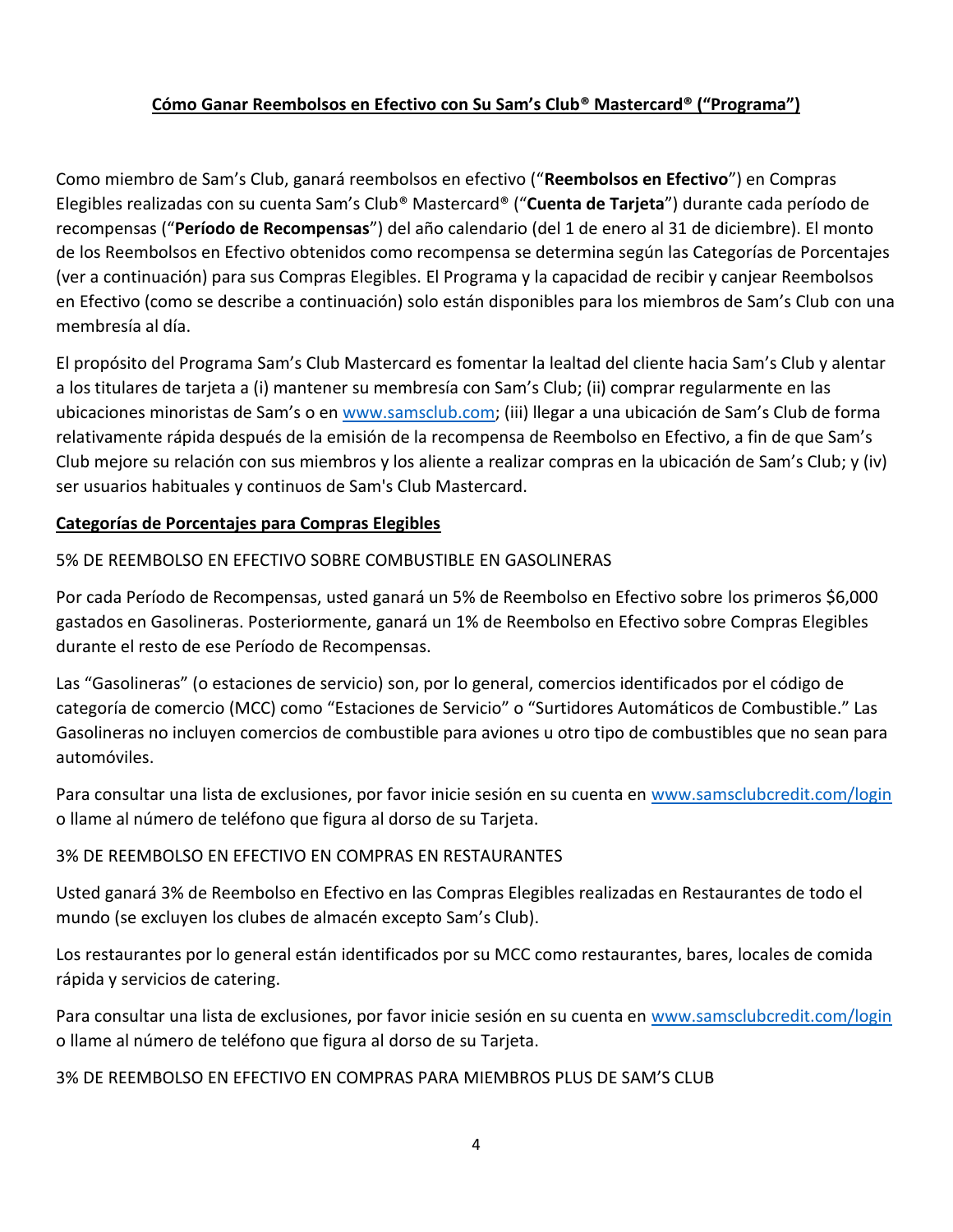Los Miembros Plus de Sam's Club, ganarán un 3% en Reembolsos en Efectivo en todas las demás Compras Elegibles hechas en cualquier ubicación Sam's Club, incluidos Scan & Go y SamsClub.com, con su Sam's Club Mastercard. Las Recompensas se emiten en función del estado de su membresía al final del día de la fecha en que se realice la compra. Si usted cambia el estado, por favor permita algún tiempo para que se le cargue el % correcto mientras el estado de su membresía se actualiza.

## 1% DE REEMBOLSO EN EFECTIVO EN OTRAS COMPRAS ELEGIBLES

Usted ganará un 1% de Reembolso en Efectivo en todas las demás Compras Elegibles, incluidas las Compras Elegibles en Sam's Club si no es un Miembro Plus.

La tasa de porcentaje de las recompensas de Reembolsos en Efectivo ganadas en una Compra Elegible (la "**Categoría de Porcentaje**") se determina por el código de categoría del comercio ("**MCC**") asociado con la Compra Elegible. Un MCC es un código de clasificación de cuatro dígitos que se asigna a un comercio por la red de tarjetas de pago del comercio o el procesador mercantil según la actividad comercial principal del comercio. El MCC del comercio determinará si una Compra Elegible específica califica para recibir la Categoría de Porcentaje más alta de "**Gasolineras**" o "**Restaurantes**" según se describió anteriormente. Por ejemplo, una compra de combustible realizada en la zona de la estación de servicio de un supermercado puede tener una identificación MCC que la clasifica como un tipo de Comercio distinto a una gasolinera y, por lo tanto, no calificaría para recibir la Categoría de Porcentaje de Gasolinera. Ni Sam's Club ni Synchrony Bank ("**Banco**") asignan o son responsables de la asignación de MCC, ni evalúan qué MCC debe asignarse a un comercio determinado. El Banco se reserva el derecho de determinar, ocasionalmente, qué MCC califica para cierta Categoría de Porcentajes. Si tiene preguntas sobre la Categoría de Porcentaje correspondiente a una compra o comercio en particular, por favor llame al número de teléfono que figura al dorso de su Tarjeta.

### Compras Elegibles

"**Compras Elegibles**" se refiere a las compras netas (menos créditos, devoluciones y ajustes) de bienes y servicios realizadas utilizando la Cuenta de Tarjeta. Se excluyen las compras y transacciones que se identifican a continuación.

**Las Compras Elegibles** NO incluyen ninguna de las siguientes compras en ubicaciones de Sam's Club, SamsClub.com o cualquier otra de las siguientes transacciones:

- Compras de tabaco y productos relacionados con el tabaquismo (incluidos los cigarrillos electrónicos);
- Compras bajo prescripción;
- Tarifas o cargos por intereses;
- Adelantos en efectivo
- Transferencias de saldo;
- Cheques de viajero;
- Recarga o compra de tarjetas prepagas, tarjetas de regalo (incluidas las tarjetas de regalo de terceros) o cualquier equivalente en efectivo; y
- Otras transacciones o cargos que no son para la compra de bienes o servicios.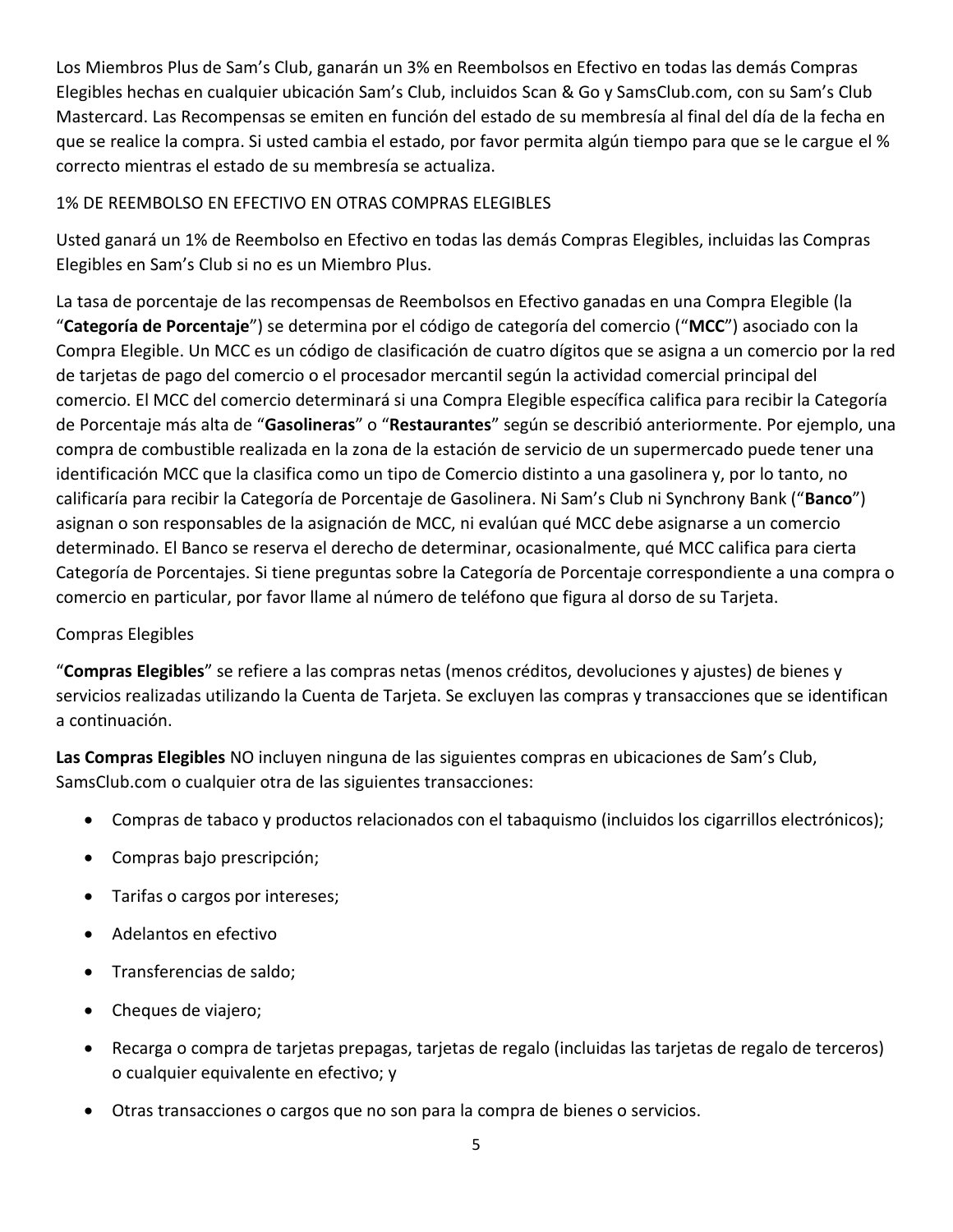## **Otras Condiciones**

Después de cada Compra Elegible, usted acumulará una posible recompensa de Reembolso en Efectivo en función de las Categorías de Porcentajes correspondientes hasta **un máximo de \$5,000 en recompensas de Reembolso en Efectivo por cualquier Período de Recompensas.** Cuando haya ganado \$5,000 en recompensas de Reembolsos en Efectivo en un Período de Recompensas, las Compras Elegibles no ganarán más recompensas de Reembolso en Efectivo en dicho Período de Recompensas.

Las Compras Elegibles en múltiples Cuentas de Tarjeta del mismo miembro de Sam's Club, incluidas las cuentas comerciales y personales, se sumarán para determinar el Reembolso en Efectivo máximo de \$5,000 por Período de Recompensas si dichas Cuentas de Tarjeta pertenecen al mismo miembro o entidad (como se indica por tener el mismo nombre o número de identificación de contribuyente), tienen el mismo garante y/o tienen un propietario o garante en común.

### **Emisión de Recompensas de Reembolso en Efectivo**

Los Reembolsos en Efectivo ganados durante un Período de Recompensa se emitirán a partir de febrero del año siguiente ("**Recompensas de Reembolsos en Efectivo**") y se asociarán y cargarán automáticamente en su membresía de Sam's Club. Las recompensas no se vencerán mientras sea miembro de Sam's Club con una membresía activa. Si una membresía de Sam's Club es suspendida, las recompensas no se podrán canjear hasta que la membresía sea reactivada.

### **Exclusiones de la Emisión y Adquisición de Recompensas de Reembolso en Efectivo**

No se emitirá ni ganará ninguna Recompensa de Reembolso en Efectivo en un Período de Recompensas si ocurre cualquiera de las siguientes situaciones:

- S*u Cuenta de Tarjeta no está al día (es decir, está en mora) y cualquier Recompensa de Reembolso en Efectivo acumulada pero no emitida se perderá. Cuando su Cuenta de Tarjeta vuelva a estar al día, podrá empezar a ganar nuevas Recompensas de Reembolso en Efectivo;*
- Ya no es miembro de Sam's Club (ya sea por decisión propia o la de Sam's Club) al momento de la fecha de emisión correspondiente de las Recompensas de Reembolso en Efectivo; o
- Su Cuenta de Tarjeta se cancela o se cierra (por decisión de usted o del Banco) antes de la emisión de las Recompensas de Reembolso en Efectivo.

### **Canjear Recompensas de Reembolso en Efectivo**

Puede canjear sus Recompensas de Reembolso en Efectivo en una ubicación de Sam's Club, incluidas las transacciones realizadas con Scan & Go (pueden aplicar ciertas restricciones, por favor vea la pantalla cuando canjee sus recompensas) o en SamsClub.com. Necesita ser un miembro vigente de Sam's Club para canjear sus Recompensas de Reembolso en Efectivo y su Cuenta de Tarjeta debe estar abierta, en regla y verificada al momento del reembolso. Si al recibir sus Recompensas de Reembolso en Efectivo ya no es un miembro de Sam's Club, debe renovar su membresía de Sam's Club antes de canjearlas. No puede transferir las Recompensas de Reembolso en Efectivo a ninguna otra persona (ni siquiera mediante eventos, como herencia, quiebra o divorcio) ni depositar las Recompensas de Reembolso en Efectivo en su propia cuenta bancaria (o de otra persona), y solo el titular principal de la Cuenta de Tarjeta puede canjear las Recompensas de Reembolso en Efectivo. Usted reconoce que el Programa es un programa promocional en el cual usted no